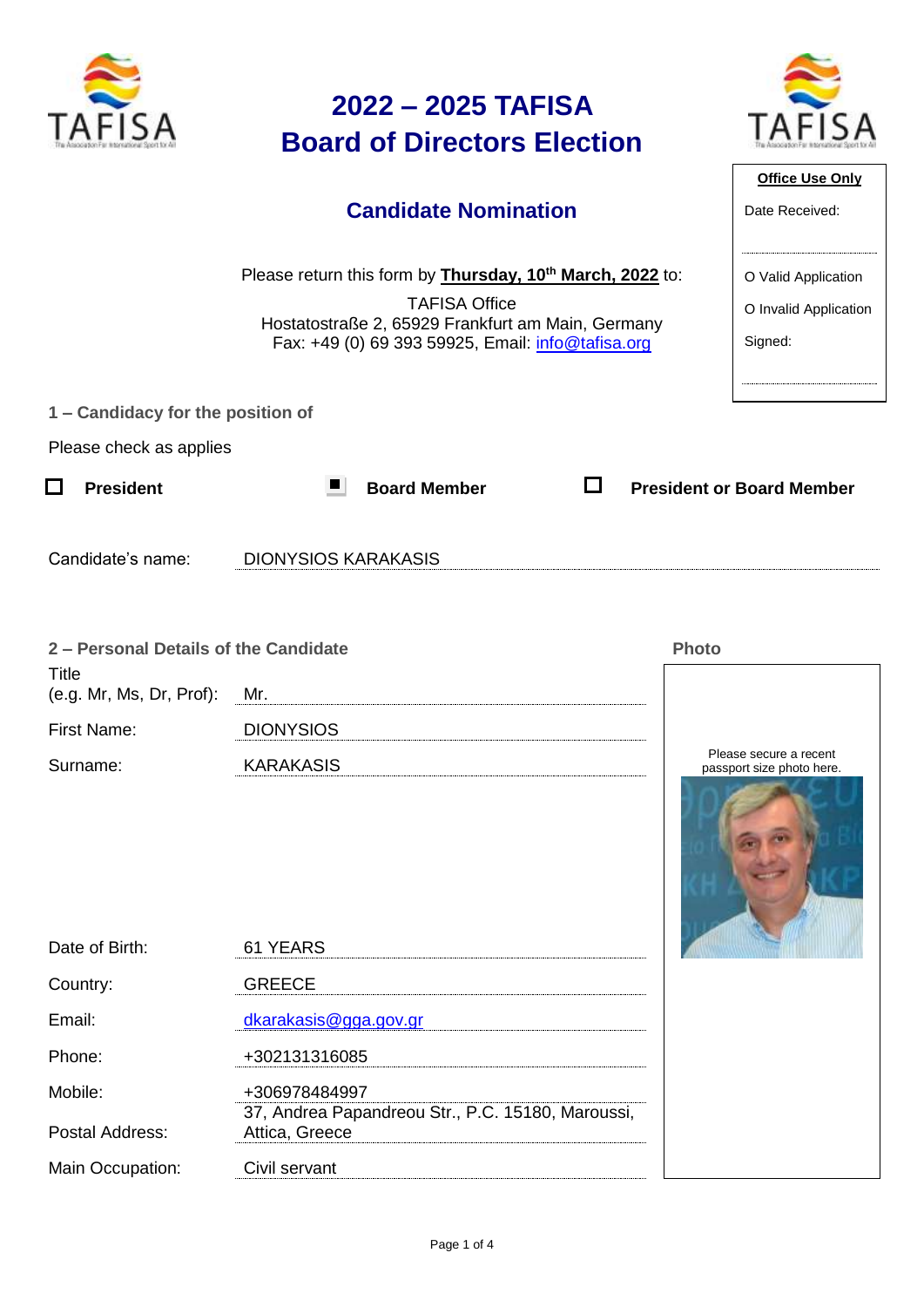

### **2022 – 2025 TAFISA Board of Directors Election**



| 3 - Role Within Nominating National Member of TAFISA |                                                            |
|------------------------------------------------------|------------------------------------------------------------|
| Name of Nominating Organisation<br>(TAFISA Member):  | Ministry of Culture and Sport/General Secretariat of Sport |
| Position within organisation:                        | <b>Department Head</b>                                     |
| Number of years in that position:                    | 12 years                                                   |
| Special contributions to Sport for All in this role: | National Coordinating Body (NCB) for All European          |
| Union Erasmus+ projects                              |                                                            |
|                                                      |                                                            |

**4 – Other Positions, Contributions and Achievements in the Field of Sport for All and Physical Activity (Optional)**

Please describe any of your further contributions and achievements in the Field of Sport for All and Physical Activity (this may include current and past positions or roles within other organisations, publications…)

Board of Directors of the Jockey Club of Greece, Horse Racing Regulator

| Board of Directors of TAFISA 2013-2017 |
|----------------------------------------|
| Board of Directors of TAFISA 2017-2022 |
|                                        |
|                                        |
|                                        |
|                                        |

**5 – Command of English (working language of TAFISA)**

Please check as applies

Fluent English speaker





 $\Box$  I confirm that I have the intention to improve my English within a year if elected

 $\Box$  I confirm that I have staff at disposal to support me carry out my BoD duties in English

Other fluently spoken languages: French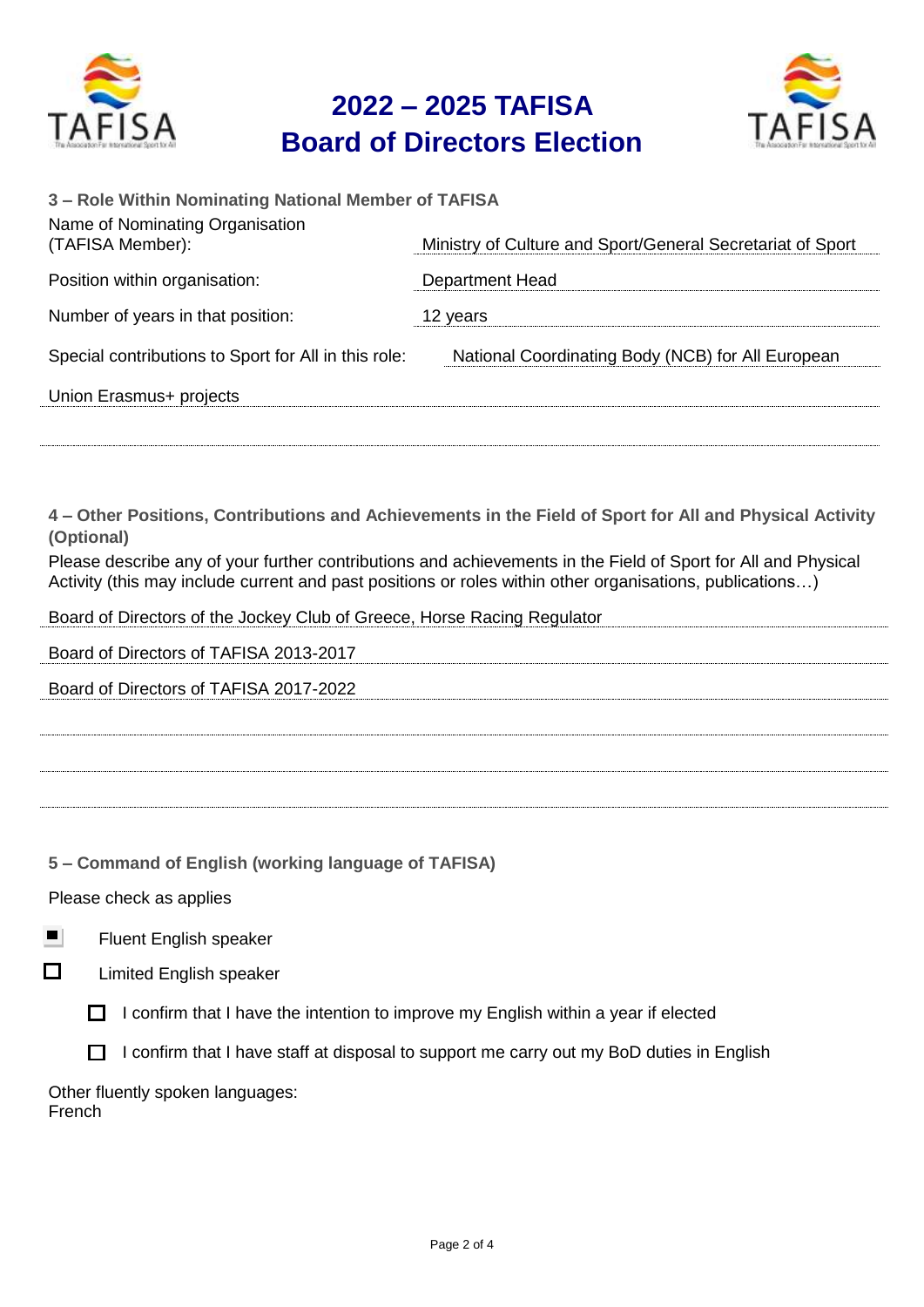

## **2022 – 2025 TAFISA Board of Directors Election**



**6 – Attendance at Board Meetings and General Assemblies**

Please confirm by checking the boxes

- I confirm my willingness to attend TAFISA Board of Directors Meetings (2 3 times per year) and  $\blacksquare$ TAFISA General Assemblies (once every two years)
- I confirm that costs associated with travel to Board Meetings and General Assemblies will be borne by  $\blacksquare$ the Board Member themselves or their organisation, unless otherwise stipulated by the TAFISA Board of Directors
- **7 – Dedication to TAFISA**

Please confirm by checking the box

- I confirm that, if elected, I will be expected to actively support and contribute to TAFISA and its  $\blacksquare$ initiatives, including:
	- **Promoting TAFISA and its initiatives locally and internationally,**
	- **Encouraging membership,**
	- Supporting coordination of (local) events and programs, e.g. World Challenge Day, World Walking Day, World/Regional Sport for Games, World Congress, Certified Leadership Courses, etc,
	- Contributing to TAFISA publications, including newsletters, and the website,
	- Identifying and fostering relationships with potential sponsors and partners, and
	- Supporting other countries.

#### **8 – Benefit to TAFISA**

Please describe, in a few words, how you intend to support TAFISA's growth and development if elected, as well as any special benefits that you may bring to TAFISA:

By my capacity as national member of Greece for the Working Group on Sport at the European Union and as the focal point of Greece for the Council of Europe for sport matters, working with more than 28 national sport federations and monitoring 32 memorandum of understanding with various countries around the world, I believe I can offer a great support to TAFISA's growth and development, if elected. Furthermore, the 20 years of experience as member of TAFISA and the 9 years of experience as board member of TAFISA can guarantee my commitment and my devotion to the institution.

Page 3 of 4